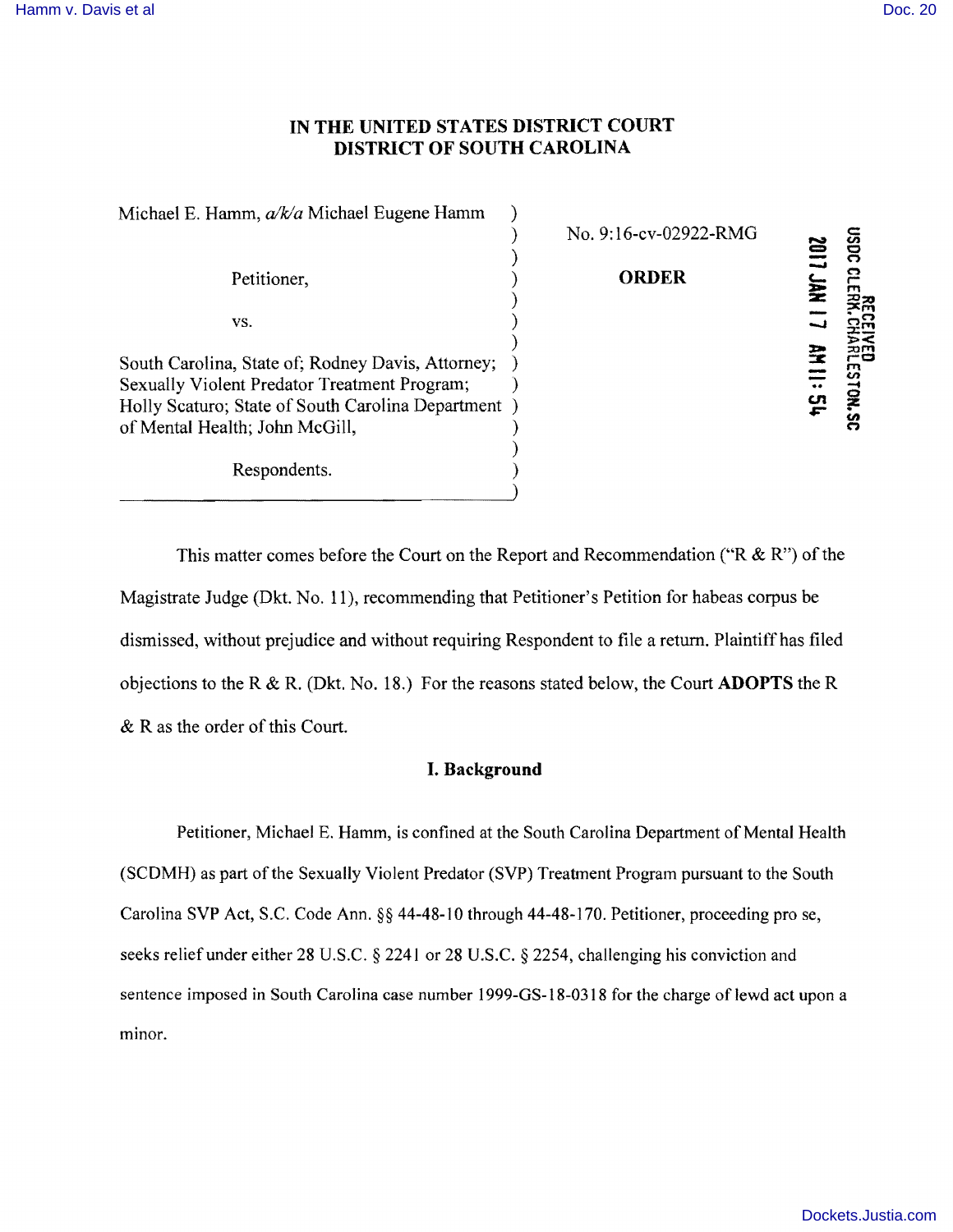*Pro se* petitions are held to a less stringent standard than those drafted by attorneys, and this Court will liberally construe a petition filed by a *pro se* litigant to allow the development of a potentially meritorious case. *See Hughes* v. *Rowe,* 449 U.S. 5, 9 (1980); *Cruz* v. *Beto,* 405 U.S. 319 *(1972); Fine* v. *City ofNew York,* 529 F.2d 70, 74 (2d Cir. 1975). However, even under this less stringent standard, the petition in this case is subject to summary dismissal. The requirement of liberal construction does not mean that this Court can ignore a clear failure in the pleading to allege facts which set forth a claim currently cognizable in a federal district court. *See Weller v. Dep't of Soc. Serv.,* 901 F.2d 387 (4th Cir. 1990).

#### **II.** Facts

Petitioner was convicted in June 1999 of the charge of lewd act on a minor and sentenced to three years imprisonment suspended upon five years' probation following his allegedly uncounseled plea of nolo contendere. (Dkt. No. 1 at 1.) Petitioner did not directly appeal this conviction but claims to have filed two applications for post-conviction relief (both of which were dismissed) and a third which was denied on October 29, 2015. (Dkt. No. 11 at 3.) Petitioner's appeal of this third denial was dismissed on August 11,2016, and remittitur was filed on September 1,2016. *(Id.)* When Petitioner was arrested on new charges in 2002, his suspended sentence from his June 1999 conviction was revoked. Petitioner was sentenced in 2003 to three years imprisonment.<sup>2</sup> (Dkt. No 1-1) at 39.)

 $<sup>1</sup>$  Petitioner previously attempted to challenge his civil commitment and his June 1999 criminal</sup> conviction in Civil Action Number 9: 13-cv-771-RMG. That action was dismissed without prejudice because Petitioner had not exhausted the state court procedures to challenge his civil confinement or the 1999 criminal conviction. *Hamm v. South Carolina*, No. 9:13-cv-771-RMG, 2013 WL 3107571, at \*3 (O.S.C. Jun. 18,2013).

 $2$  Petitioner was given credit for 364 days and his 1999 sentence was to run concurrently with his 2003 sentence.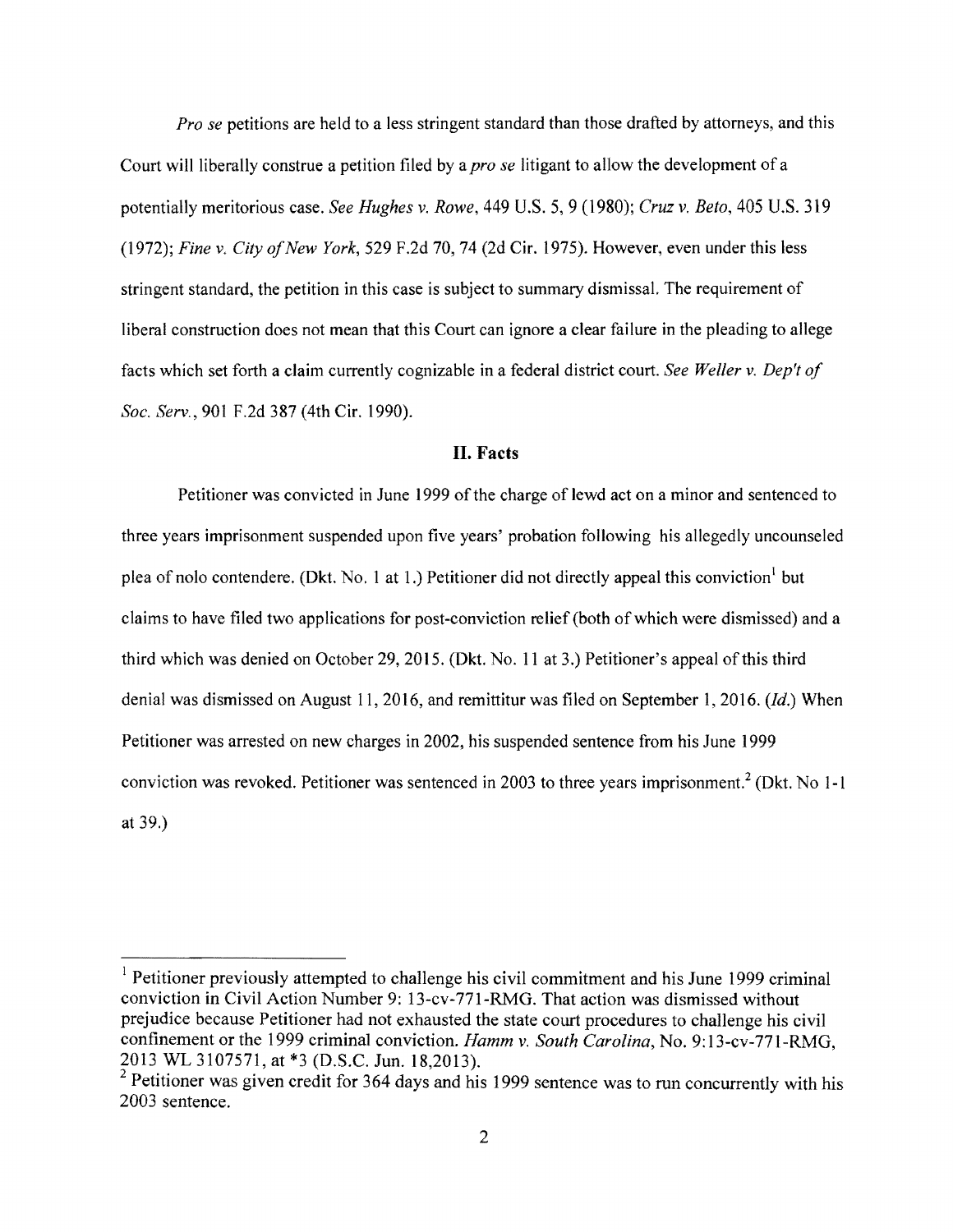#### **III. Discussion**

#### **A. Relief under 28 U.S.c. § 2241 or 28 U.S.c. § 2254**

A petitioner seeking to challenge his detention through a federal habeas action must be "in custody in violation of the Constitution or laws or treaties of the United States." 28 U.S.C. § 2254(a); *see also* 28 U.S.C. § 2241(c)(3). To meet the "in custody" requirement, Petitioner must show that he is "under the conviction or sentence under attack at the time his petition is filed." *Maleng* v. *Cook,*  490 U.S. 488, 490491(1989); *see Leonardv. Hammond,* 804 F.2d 838, 842 (4th Cir. 1986) (petition filed pursuant to 28 U.S.C. § 2254). A petitioner who "is no longer serving the sentences imposed pursuant to his [earlier] convictions ... cannot bring a federal habeas petition directed solely at those convictions." *Lackwanna Cly. Dist. Attorneyv. Coss,* 532 U.S. 394, 401 (2001); *see also De Longv. Hennessey,* 912 F.2d 1144, 1146 (9th Cir. 1990) (a person who files a habeas petition after he has fully served his sentence is not "in custody" for purposes of a federal court's subject matter jurisdiction, and a habeas petition filed by such a person is properly denied); *Lefkowitz* v. *Fair, 816*  F .2d 17, 20 (1 st Cir. 1987) (habeas petition filed after an individual's unconditional release from prison properly denied by the district court).

Petitioner has provided no facts in his pleadings to demonstrate that he presently is "in custody" on his June 1999 sentence<sup>3</sup> or is currently serving any sentence at all. While Petitioner may be seeking habeas relief as to his civil commitment (pursuant to the SVP Act), he has not alleged that he received a later enhanced criminal sentence based on his 1999 conviction.<sup>4</sup> Because Petitioner has not met the "in custody" requirement of §§ 2254 or 2241, this action must be dismissed for lack of subject matter jurisdiction.

<sup>&</sup>lt;sup>3</sup> Even if Petitioner's 1999 custody sentence was not imposed until 2003 when he was sentenced for his new convictions, that sentence would have long since expired. (Dkt No.1-1 at 39.) <sup>4</sup> The Supreme Court has found that "when an otherwise qualified  $\S$  2254 petitioner can demonstrate that his current sentence was enhanced on the basis of a prior conviction that was obtained where there was a failure to appoint counsel in violation of the Sixth Amendment, the current sentence cannot stand and habeas relief is appropriate." *Lackawanna,* 532 U.S. at 404.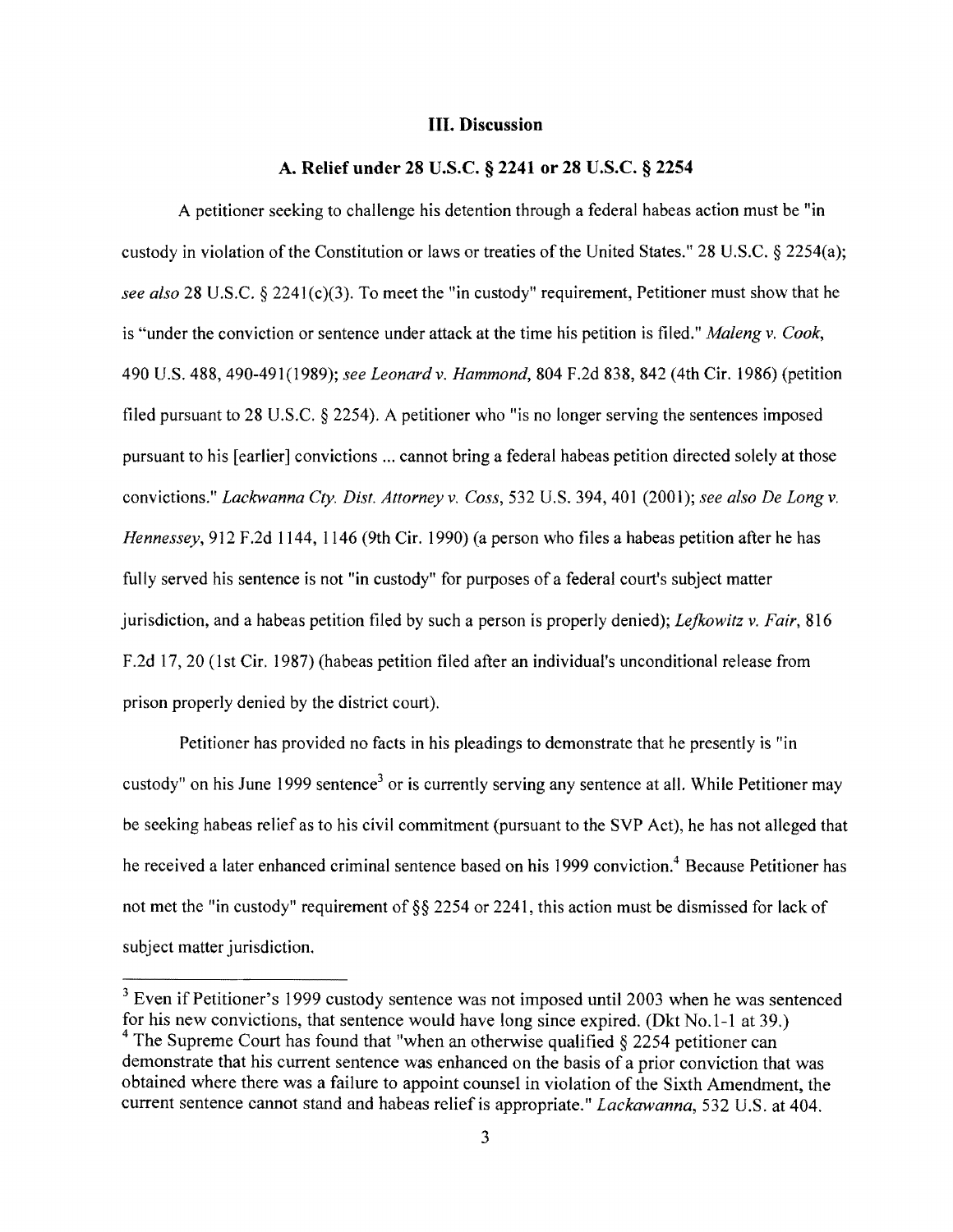#### **B. Relief under the Sexually Violent Predator (SVP) Act**

To the extent Petitioner attempts to challenge his detention at the SCDMH pursuant to the SVP Act, this Court has considered Petitioner's eligibility for relief if he is voluntarily committed or, in the alternative, involuntarily committed.

## **1. Voluntary Commitment**

In a previous petition filed in this Court<sup>5</sup> Petitioner stated that he voluntarily committed himself to the SVP Treatment Program "to save" his right to a jury trial. *See Hamm* v. *State of South Carolina*, *No.* 9:13-771-RMG, 2013 WL 3107571, at \*\* 1 and 3 (D.S.C. Jun. 18, 2013). In his objections to the current Petition, Petitioner provided the order of voluntary commitment and the transcript from the voluntary commitment hearing at which he agreed to be voluntarily committed while represented by counsel. (Dkt 18-1 at 14-26.) As a voluntarily committed patient ofthe SVP Treatment Program, Petitioner is not "in custody" so is not eligible for federal habeas relief. *See Hamm* v. *Magill,* No. 113098,2012 WL 393632, at \* 1 (D.S.C. Feb. 6,2012).

#### **2. Involuntary Commitment**

Following the Magistrate Judge, this Court also considered the merits of this petition in the event Petitioner argues that he is involuntarily committed in an abundance of caution. In his current Petition, Petitioner responded to the question as to whether he was under sentence from any other court that he had not challenged in the affirmative, indicating that "Yes" he was under sentence from the "The Sexually Violent Predator Treatment Program." (Dkt. No. 1-1 at 29.) To the extent that Petitioner is being held involuntarily under the SVP Act, his commitment satisfies the "in custody" requirement for purposes of seeking habeas relief. *See Duncan* v. *Walker, 533* 

 $<sup>5</sup>$  Petitioner has filed at least twenty (20) previous court actions pursuing various claims for relief.</sup>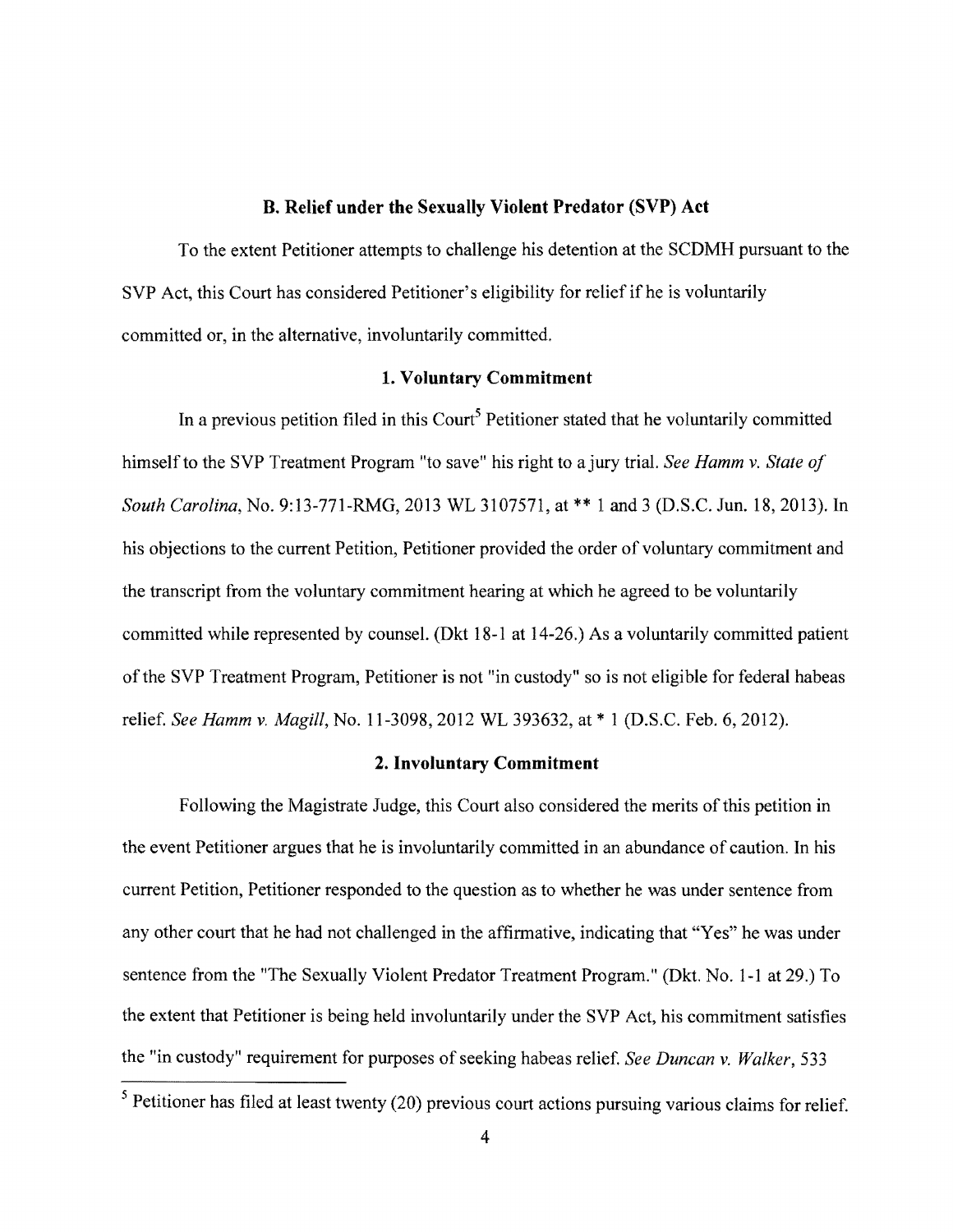U.S. 167, 176 (2001). Nonetheless, Petitioner may only pursue a writ of habeas under 28 U.S.C. §§ 2241 or 2254 after he has exhausted his state court remedies. *See O'Sullivan v. Boerckel, 526*  U.S. 838,842 (1999) ("Before a federal court may grant habeas relief to a state prisoner, the prisoner must exhaust his remedies in state court.") As detailed in the R & R, Petitioner has not alleged or shown that he has exhausted his state court remedies to challenge his confinement under the SVP Act, so he is not eligible to pursue a remedy in this Federal Court. (Dkt. No. 11 at 67.) Accordingly, even if Petitioner has alleged that he is involuntarily committed at this time, this Court lacks jurisdiction to entertain his Petition.

#### **3. Ongoing SVP Proceedings**

To the extent Petitioner has asked this Court to review claims concerning ongoing SVP proceedings, this Court will not do so based on the abstention doctrine established in *Younger v. Harris*, 401 U.S. 37 (1971). "Younger abstention is a doctrine requiring federal courts to refrain from interfering with ongoing state judicial proceedings that implicate important state interests." *Life Partners, Inc. v. Morrison,* 484 F.3d 284,300 (4th Cir. 2007); *see Bellotti v. Baird,* 428 U.S. 132, 143 n.lO (1976) ("[I]t would appear that abstention may be raised by the court [s]ua sponte."). The *Younger* abstention doctrine applies "to noncriminal judicial proceedings when important state interests are involved." *Harper v. Pub. Serv. Comm'n of W. Va.*, 396 F.3d 348, 351 (4th Cir. 2005) (citing *Middlesex County Ethics Comm'n v. Garden State Bar Ass'n, 457*  U.S. 423,432 (1982). Petitioner has not alleged the "most narrow and extraordinary of circumstances" that could justify federal intrusion into what may well be ongoing state judicial proceedings. *Gilliam* V. *Foster,* 75 F.3d 881, 903 (4th Cir. 1996) (citing *Younger v. Harris, 401*  U.S. at 43-44,54); see Martin Marietta Corp. v. Md. Comm'n on Human Relations, 38 F.3d 1392,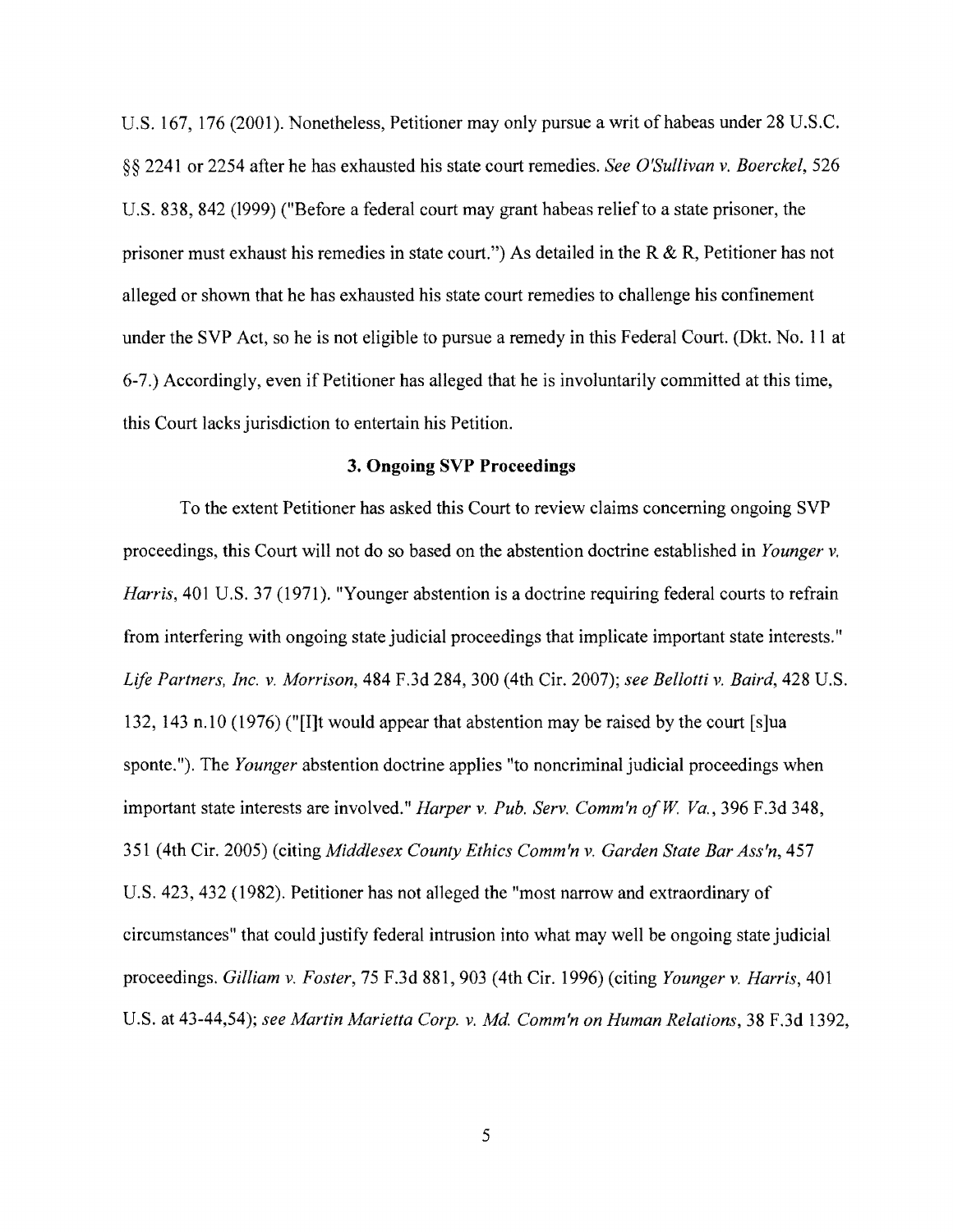1396 (4th Cir. 1994) (setting forth the relevant test for detennining whether prudential considerations counsel against the exercise of federal habeas power).

### **C. Ineffective Assistance of Counsel**

Petitioner has named Rodney Davis, the attorney who appears to have represented Petitioner in his appeal of his state court APCR, as a Respondent in this matter. Construing this petition liberally, and taking into account Petitioner's arguments in his Objections to the R  $\&$  R, Petitioner has attempted to assert an ineffective assistance of counsel claim against Mr. Davis under 42 U.S.C. § 1983. The relief Petitioner seeks is not available under habeas corpus review because it does not relate to Petitioner's length of incarceration or possibility of release. *See Preiser* v. *Rodriguez,* 411 U.S. 475, 484 (1973) ("[T]he essence of habeas corpus is an attack by a person in custody upon the legality of that custody, and ... the traditional function of the writ is to secure release from illegal custody.")

To state a cause of action under  $\S$  1983, a plaintiff must allege that: (1) "some person has deprived him of a federal right," and (2) "the person who has deprived him of that right acted under color of state or [federal] law." *Gomez* v. *Toledo,* 446 U.S. 635, 640 (1980); *see also 42*  U.S.c. § 1983; *Monroe* v. *Pape,* 365 U.S. 167 (1961). An attorney (whether retained, courtappointed, or a public defender) does not act under color of state law, so Mr. Davis is not a proper Defendant/Respondent in this case. *See Polk Cty.* v. *Dodson,* 454 U.S. 312,317324 nn. 8-16 (1981) ("A lawyer representing a client is not, by virtue of being an officer of the court, a state actor 'under color of state law' within the meaning of § 1983."]; *Hall* v. *Quillen,* 631 F.2d 1154,11551156 & nn. 23 (4th Cir. 1980) (courtappointed attorney); *Deas* v. *Potts,* 547 F.2d 800 (4th Cir. 1976) (private attorney).